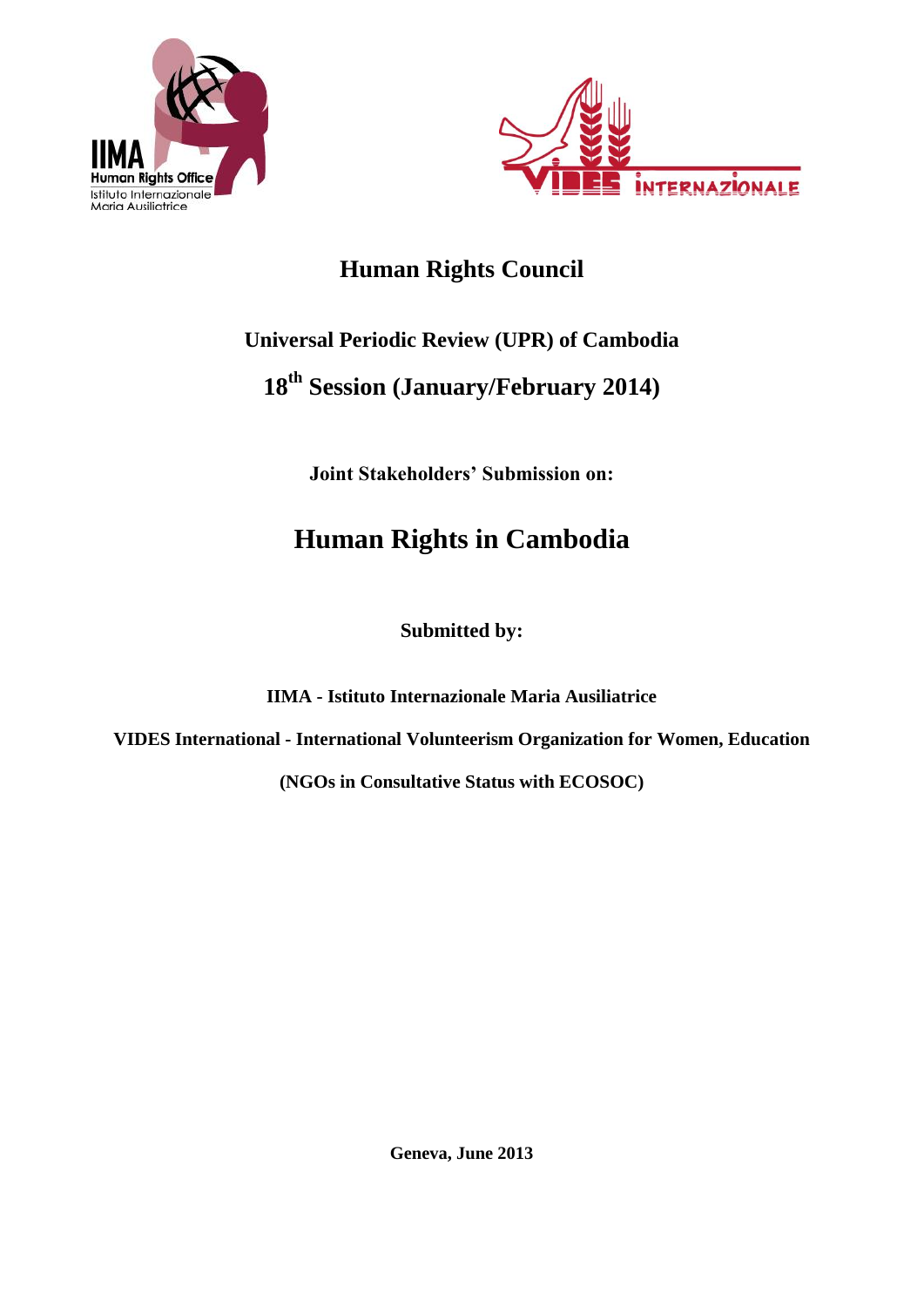## **I. INTRODUCTION**

1. This stakeholders' report is a joint submission of the above-mentioned organizations. The report highlights key concerns related to Human Rights in Cambodia in the following areas: **education, economic and sexual exploitation of children and violence against them, birth**  registration, work, health, rights of women and right to land. Each section conveys recommendations to the Cambodian Government.

2. The data and information obtained for this submission came from various sources and includes information from teachers, educators, and other civil society actors living and working in Cambodia. All information concerned the period from January 2010 to May 2013.

3. **IIMA** is an international NGO in special consultative status with the Economic and Social Council. IIMA is present in 93 countries where it provides education to children and adolescents, particularly the most disadvantaged and vulnerable.

4. **VIDES International** is an international NGO in special consultative status with the Economic and Social Council, which is present in 41 countries worldwide. It was founded in 1987 to promote volunteer service at the local and international levels for ensuring human rights of vulnerable groups, especially children and women.

## **II. GENERAL REMARKS**

5. This NGO coalition welcomes the constructive participation of Cambodia in the  $1<sup>st</sup>$  cycle of the Universal Periodic Review (UPR). The present joint submission represents the followup to the UPR recommendations accepted by Cambodia in 2009, with a special focus on children-related issues such as child birth registration, sexual and economic exploitation, corporal punishment and ill treatment of children, as well as the full implementation of their right to education. The right to health, the right to land and rights of women in Cambodia are also addressed in the present report.

## **III. VULNERABLE GROUPS**

1

6. The most vulnerable group in Cambodian society consists of children in difficult situations: homeless, street children, orphans, those abandoned by parents who migrate to Thailand to find a job, children living in rural areas and those belonging to minorities especially in the provinces of Mondulkiri and Rattanakiri.

7. While welcoming the acceptance of the Recommendation No.  $73<sup>1</sup>$  and the efforts made by the Government to implement it through the provision of more infrastructures, including roads, bridges and markets, we note with concern that especially rural areas and poor urban sectors lack of water and sanitation as well as of an electrification system.

## *8. We recommend to the Government of Cambodia to:*

<sup>&</sup>lt;sup>1</sup> Recommendation No. 73: "Promote and protect the rights of vulnerable peoples, the right to education and to right to *development to bring down poverty in urban and rural areas simultaneously while maintaining peace, stability and protection of the environment*" (Lao People's Democratic Republic). See Report of the Working Group, p. 20, UN Doc. A/HRC/13/4 (4 January 2010).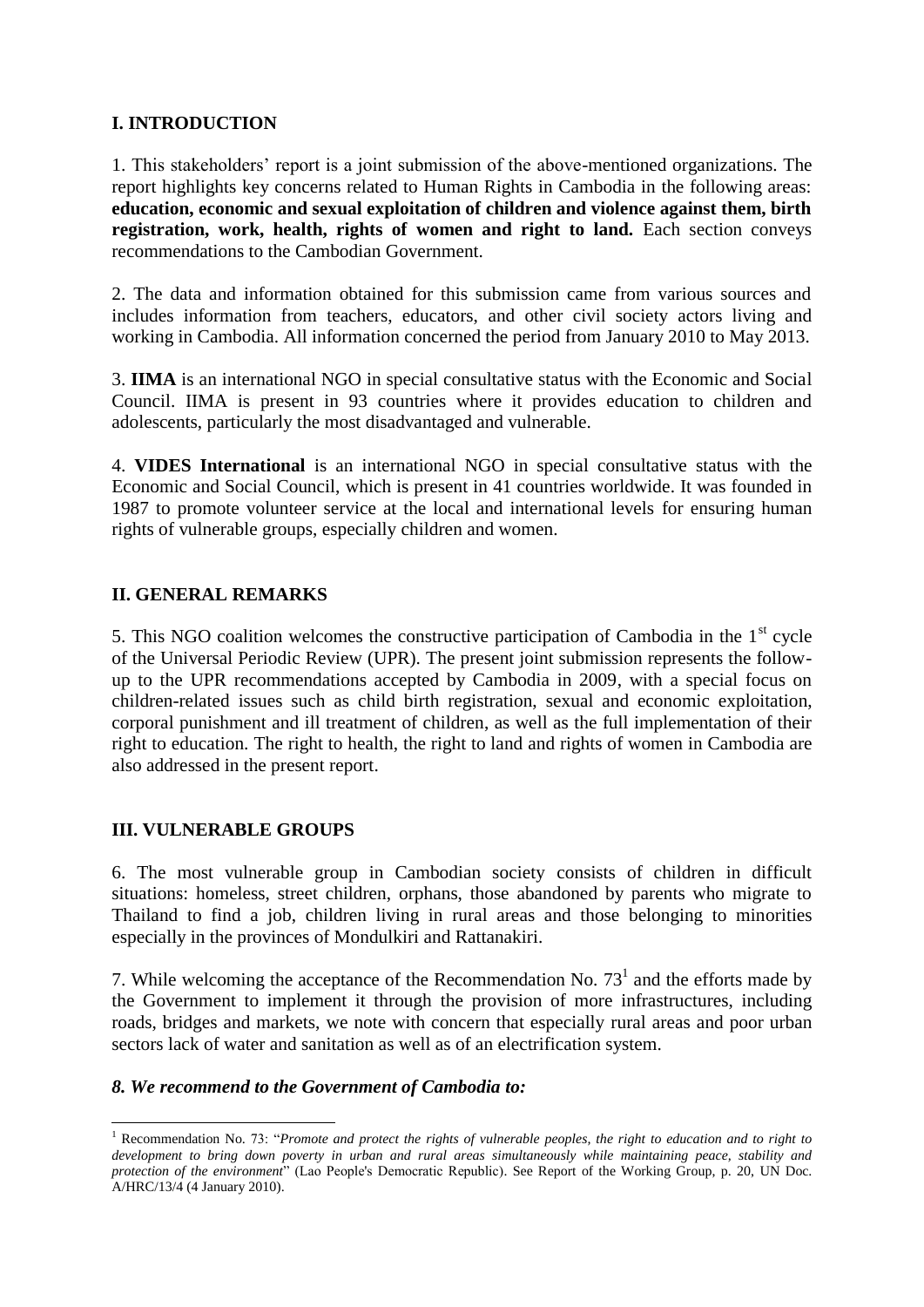- *a) Fully implement Recommendation No. 73 by improving the basic infrastructures in rural villages and in poor urban sectors.*
- *b) Undertake specific measure to ensure adequate education to the most vulnerable groups, especially those living in rural areas and the poorest urban sectors.*

## **IV. CHILD BIRTH REGISTRATION**

9. We acknowledge the implementation of the Recommendation No.  $84^2$  concerning the necessity to ensure registration at birth and we welcome the Government campaigns encouraging birth registration through announcements via television and radio. However, we believe that the procedures regarding Birth Registration, Personal ID and Family Book still need to be more transparent with regard to fees. In fact, we note with concern that while birth registration is free by the law, fees are *de facto* required by some officers to complete the registration.

## *10. We recommend to the Government of Cambodia to:*

- *a) Fully implement Recommendation No. 84 by ensuring free birth registration for all children.*
- *b) Continue its efforts to raise awareness on the importance of birth registration, especially among the most vulnerable groups.*

## **V. RIGHT TO EDUCATION**

1

11. The NGO coalition welcomes the significant progress made by the Government of Cambodia in the area of education, especially through the construction of new schools in order to provide better access to education for all. However, this NGO coalition is deeply concerned about the fact that primary education is still not compulsory by law. We perceive that there are three main categories of children in Cambodia who still lack adequate access to education: minority children, children with disabilities and poor and vulnerable children.

12. **Minority children.** According to Recommendation No. 88**<sup>3</sup>** Cambodia accepted to support the education of children belonging to minorities by valuing their languages, cultures, and traditions. We note with concern that this task is not yet accomplished, since several measures still need to be undertaken to adequately respond to specific needs of children belonging to minorities, especially in public schools.

<sup>2</sup> Recommendation No. 84. "*Ensure registration at birth of all children, including non-Khmer citizens born in Cambodia (Czech Republic)*" See Report of the Working Group p.21 UN Doc. A/HRC/13/4, 4 January 2010.

<sup>3</sup> Recommendation No. 88: *"Take additional measures to support access to education of minority children to help them to maintain and develop their own traditions and languages" (Morocco).* See Report of the Working Group p. 21 UN Doc. A/HRC/13/4 (4 January 2010).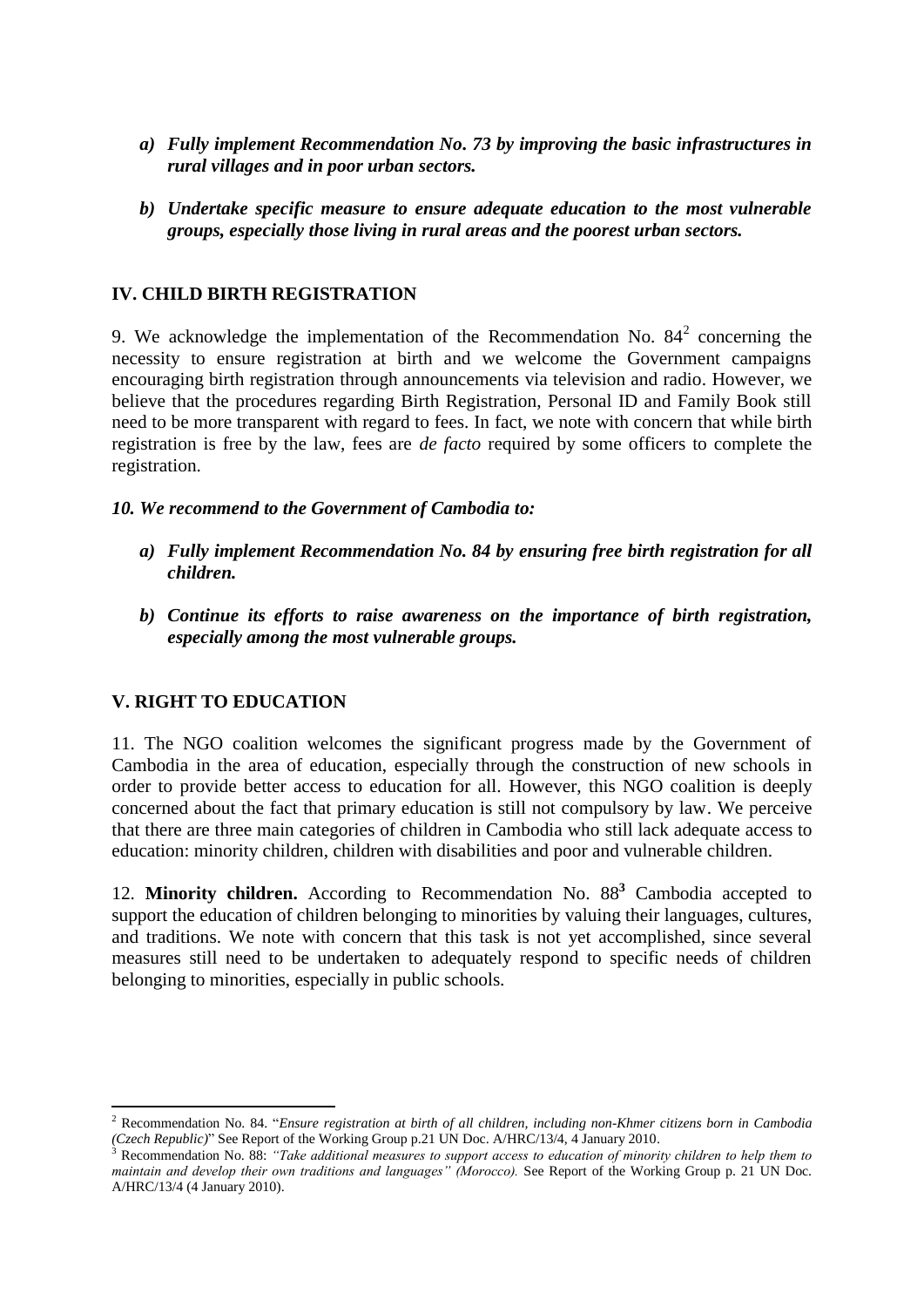13. **Children and young people with disabilities.** While welcoming acceptance by the Government of Cambodia of Recommendation No. 87<sup>4</sup>, we express our deep concern for the inadequacy of the education system in addressing specific needs of children with disabilities.

Cambodia is one of the worst affected countries in the world by the problem of unexploded land-mines. As reported by many international agencies such as  $UNICEF<sup>5</sup>$ , children are the group with the highest risk to land-mines, especially in rural areas. The majority of children with disabilities are composed of children victims of landmines who need special protection, especially concerning their right to education. In particular we report that a high number of these children are still excluded from the education system, while those attending school face physical obstacles in accessing the educational structures (e.g. they are forced to climb high stairs or use chairs and tables uncomfortable to them).

The poor education received combined with the general discrimination they experience prevent young people with disabilities to enter the labour market after completing their studies. As a result, the rate of unemployment among young people with disabilities is much higher compared to the rest of the population in Cambodia.

14. **Poor children**. This NGO coalition is deeply concerned by the fact that a great number of children in Cambodia abandon their studies because of the difficult economic situation of their families. Many children and adolescents in poor rural villages drop out school at high rates especially during the rice-planting and harvesting seasons: most children in rural areas are forced to work in the field due to the fact that their families cannot afford to pay other workers to do this job. We would also like to express our concern about the phenomenon of the so-called "Riyen Kuoh": after school tutoring lessons for which children have to pay per subject - and also for academic materials daily. Those children who cannot afford it often do not pass their final exams.

15. Moreover, we report that the **quality of education** in remote rural areas and poor urban sectors is particularly poor due to lack of school materials and equipment. This is compounded by the generalized absenteeism of teachers, whose salaries are very low, especially in public schools. Due to the low salary level, most teachers engage in other economic activities such as a second job, resulting in frequent absences from classes, thereby affecting the quality of teaching and learning<sup>6</sup>. Private schools are more expensive and education is better than in public ones because teachers are better professionally prepared and motivated, thanks to the benefits and the higher salaries they receive.

16. **Human Rights Education.** We observe with concern that Human Rights Education is not part of school programs nor of teachers' training. While recognizing that some informative campaigns on human rights have been undertaken by the Government, we note that these are not nation-wide in scope and most of the awareness-raising campaigns on human rights are conducted by NGOs.

## *17. We recommend to the Government of Cambodia to:*

1

<sup>4</sup> Recommendation No. 87: *"Through appropriate international assistance, seek to strengthen its educational system and education for all programmes, including for women and persons with disabilities (Philippines)".* See Report of the Working Group p.21 UN Doc. A/HRC/13/4, 4 January 2010.

 $<sup>5</sup>$  UNICEF reported on the situation concerning landmines in its Annual reports published on the website:</sup> <http://www.unicef.org/cambodia/> 6 See also the *Concluding Observations of the Committee on Economic, Social and Cultural Rights concerning Cambodia,* 

UN Doc. E/C.12/KHM/CO/1, paragraphs 34 – 35, 12 June 2009; and the *Concluding Observations of the Committee of the Rights of the Child concerning Cambodia*, UN Doc. CRC/C/KHM/CO/2, paragraphs 65 – 66, 20 June 2011.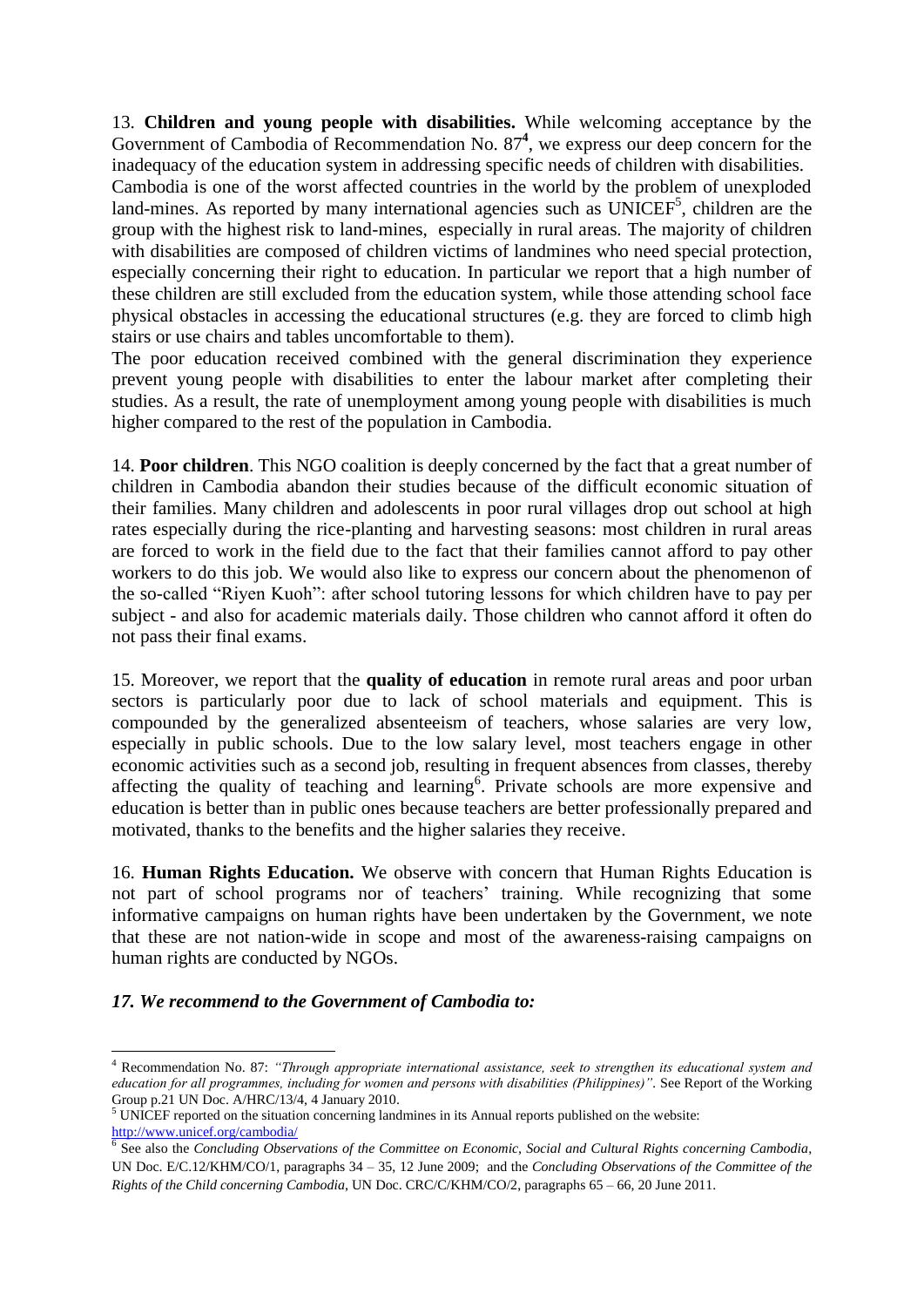- *a) Ensure free education for all children, including free after school tutoring courses.*
- *b) Fully implement Recommendations No. 87 and 88 promoting and supporting inclusive education for minority children and children with disabilities, in particular through the construction and renewal of schools and the provision of facilities for children with disabilities.*
- *c) Adopt all necessary measures to remove unexploded land-mines and provide children mutilated by land-mines with special care and assistance, including educational interventions.*
- *d) Undertake specific measures to combat unemployment among youth, especially young people with disabilities.*
- *e) Include Human Rights Education in school programs and in teachers' training programs.*

## **VI. SEXUAL EXPLOITATION AND TRAFFICKING OF CHILDREN**

18. This NGO coalition expresses its deepest concern about the fact that between 70 and 80% of children in Cambodia are victims of sexual violence and abuse at home, especially by alcoholic or non-working parents or step-parents. Furthermore, the practice of early marriages by parental agreement is quite common in the country.

19. In addition to this, many children are sold with the consent of the parents to foreign paedophiles looking for virgins and "AIDS free-sex". Sex tourism and child prostitution are common, especially in Siem Reap and the beaches of Siha-noukville in Kompong Saom Province.

20. This NGO coalition welcomes the acceptance of Recommendation No.  $32^7$  concerning the necessity to contrast sexual exploitation and human trafficking, as well as the establishment by the Municipality of Phnom Penh of a joint committee for the "*Implementation of Policy Guidelines on the Prevention of sexual exploitation of women and children"*. We acknowledge the establishment of special corps in national police and their cooperation with Interpol to fight human trafficking. The attention brought by media to this topic is also a positive achievement.

<sup>1</sup> <sup>7</sup> Recommendation No. 32. "*(a) Intensify its effort to improve human rights for women and to combat key problems such as human trafficking, sexual violence, domestic violence and exploitation of women and children (Norway); (b) continue to fight discrimination and sexual exploitation of women and girls, especially through enhancing efforts to combat trafficking in persons Philippines); (c) strengthen and amend when necessary its Second National Plan on Human Trafficking and Sex Trafficking, 2006-2010, as well as the law on anti-trafficking passed in 2008, and ensure their due implementation (Slovakia); (d) fully implement the Second National Plan on Human Trafficking and Sex Trafficking, with particular emphasis on measures to support victims, such as legal, medical and psychological support and provision of shelters (Italy); (e) intensify its efforts to combat trafficking in persons and eliminate violence against persons (Belarus); (f) intensify its fight against trafficking, including by addressing the root causes of the problem such as gender-based poverty (Malaysia); (g) strengthen the role of its police and other enforcement authorities in dealing with trafficking in women and children (Malaysia); (h) deepen its actions in fighting against child prostitution and trafficking of minors (Spain); (i) continue to take the necessary measures for effectively fighting human trafficking and child labour (Germany)"* See Report of the Working Group pp.15-16 UN Doc. A/HRC/13/4, 4 January 2010.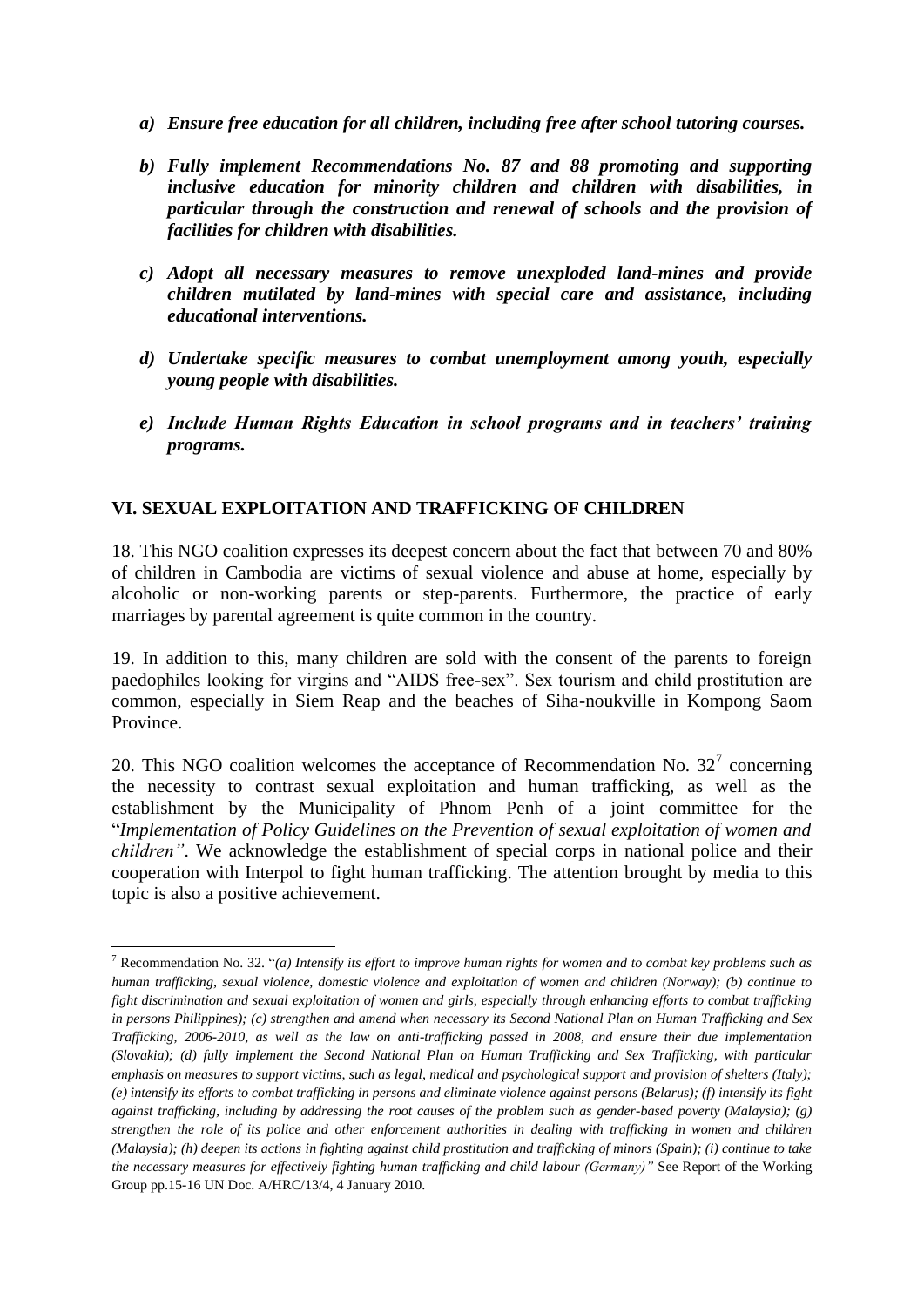21. Nevertheless, we remain concerned that sexual exploitation of children in Cambodia is as serious as four years ago. The victims are generally very poor children who may live on the streets, be school drop-outs, have disabilities, or be children of migrant families or young uneducated women. The perpetrators are usually foreign tourists and family members, while traffickers are mostly Cambodian people working for Chinese and Vietnamese agents.

22. Moreover, generalized corruption and bribery among public officers in practice endanger the positive results achieved. For instance, while about 60% of traffickers are prosecuted and convicted and foreign paedophiles are banished from Cambodia, we report that many offenders serve only 10-20% of their sentence due to money bribery.

## *23. We recommend to the Government of Cambodia to:*

- *a) Monitor and fight against the practice of sex tourism and the selling of children for sexual exploitation.*
- *b) Take appropriate measures to eradicate sexual exploitation by prosecuting and imposing appropriate sanctions on perpetrators of the alleged violations.*
- *c) Expand national programs aimed at protecting and rehabilitating vulnerable children from sexual exploitation and trafficking.*
- *d) Ensure adequate human rights training for police forces and combat corruption among public officers.*

## **VII. ILL TREATMENT AND CORPORAL PUNISHMENT**

24. Children are often victims of ill treatment by their own parents. In particular, it has been shown that those adults who have undergone trauma during the Pol Pot Genocide are more prone to anger and violence against their children. Due to lack of financial resources, parents who cannot pay their debts often pass their children to serve in homes or business places of creditors who mistreat them. Episodes of violence against children perpetrated by police and detention officers were also reported. We also note with concern that corporal punishments are still practiced in school, where some teachers pinch or throw chalk and erasers at children. Although corporal punishment is prohibited by law, we regret that article 1045 of the Civil Code allows a "*parental power holder to personally discipline the child to the extent necessary*" and that article 8 of the Prevention of Domestic Violence and Protection of the Victims Law implicitly authorizes corporal punishment of children for disciplinary purposes. 8

## *25. We recommend to the Government of Cambodia to:*

*a) Modify existing legislation in order to prohibit corporal punishment in the family, school and penal institutions, without any exception.*

<sup>1</sup> 8 See also *Concluding Observations of the Committee of the Rights of the Child concerning Cambodia*, UN Doc.  $CRC/C/KHM/CO/2$ , paragraphs  $40 - 41$ , 20 June 2011.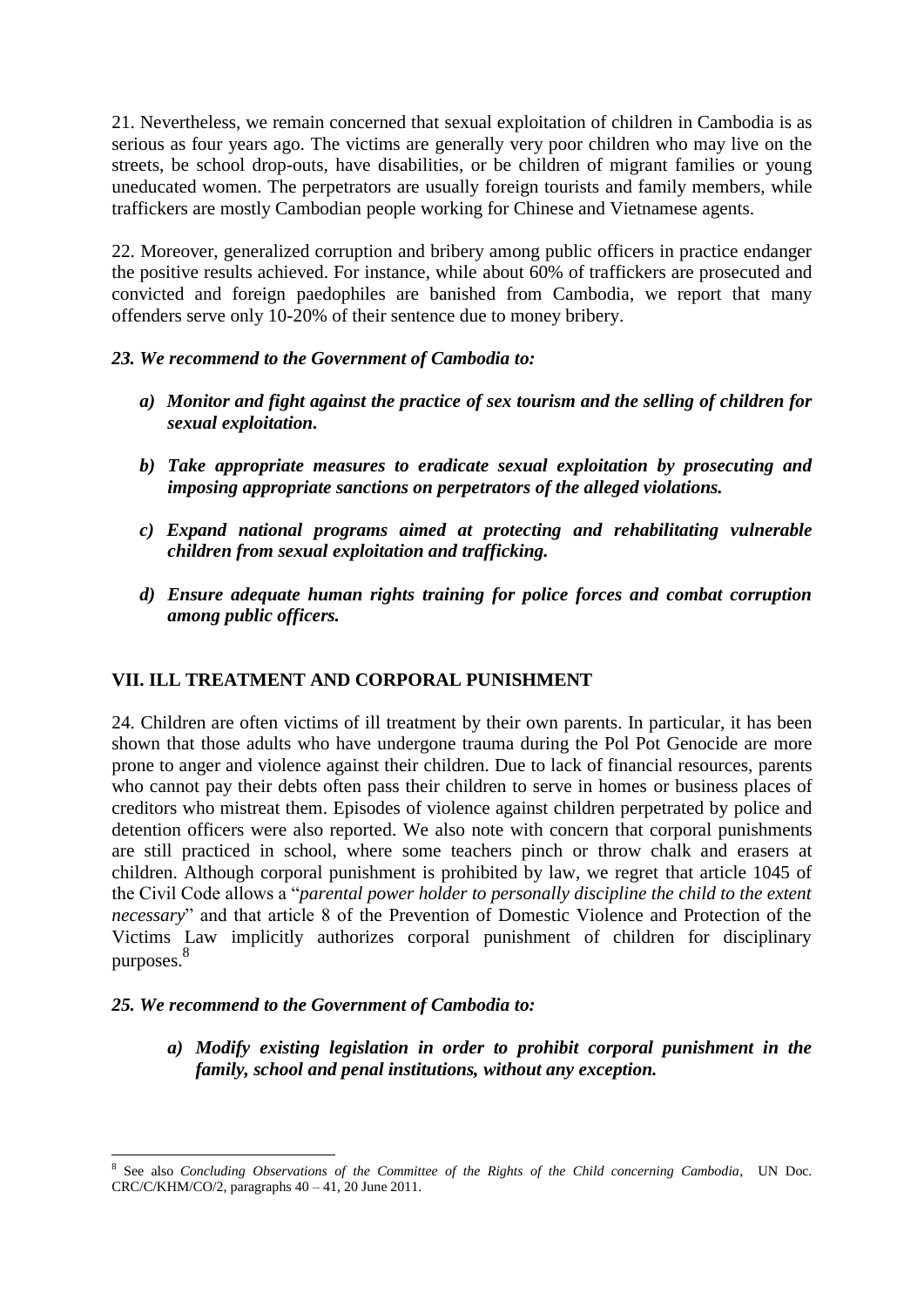*b) Undertake education campaigns to educate parents and educators on alternative forms of discipline.*

## **VIII. RIGHT TO HEALTH**

26. We highlight the acceptance of Recommendation No.  $91^9$  regarding the necessity to seek international cooperation for the improvement of the health care system in Cambodia. At present, many countries such as Italy, Japan, Russia, South Korea, Switzerland, and France provide technical and professional assistance to some Cambodian hospitals: these hospitals have good services but unfortunately are not sufficient for all people needing health care. In fact, we note lack of health care infrastructures and inappropriate hygienic conditions in many of existing hospitals in Cambodia.

27. Poor people are discriminated in the access to health services: if they cannot afford them they are deprived of treatments or made "last in line" even if their cases are urgent. There is no health insurance available for the poorest sections of the population.

28. We note with concern that the rate of drug and alcohol addiction among young people is quite high, especially boys. Infrastructures and centres for drug and alcohol addiction are insufficient to provide adequate assistance.

## *29. We recommend to the Government of Cambodia to:*

- *a) Reduce the disparities in access to health care by providing poorest sections of the population with adequate financial aid.*
- *b) Adopt all necessary measures to improve the quality of public health services, including the provision of adequate infrastructures and qualified medical staff especially in poor areas.*
- *c) Contrast drugs and alcohol addiction, especially among youth, by developing a system for prevention and assistance as well as specialized centers for rehabilitation.*

## **IX. CHILD LABOUR AND RIGHT TO WORK**

.

<sup>9</sup> Recommendation No. 91. *"(a) Continue to cooperate and seek technical assistance, if and where necessary, in improving democracy and ensuring the protection and promotion of the human rights of all Cambodians (Pakistan); (b) cooperate with and seek the support of the international community in devising its plans and strategies and in the area of capacity-building to be able to implement them (Egypt); (c) continue its positive efforts in fighting poverty, with the assistance of international community, in particular the more developed countries, which should redouble cooperation with this small developing country (Cuba); (d) continue to put in place with international assistance effective programs aimed at reducing poverty, especially in the rural areas which host 80 percent of the whole population (Azerbaijan); (e) strengthen its partnership with the international community with a view to improving public health of the country (Angola)"* See Report of the Working Group p.21 UN Doc. A/HRC/13/4, 4 January 2010.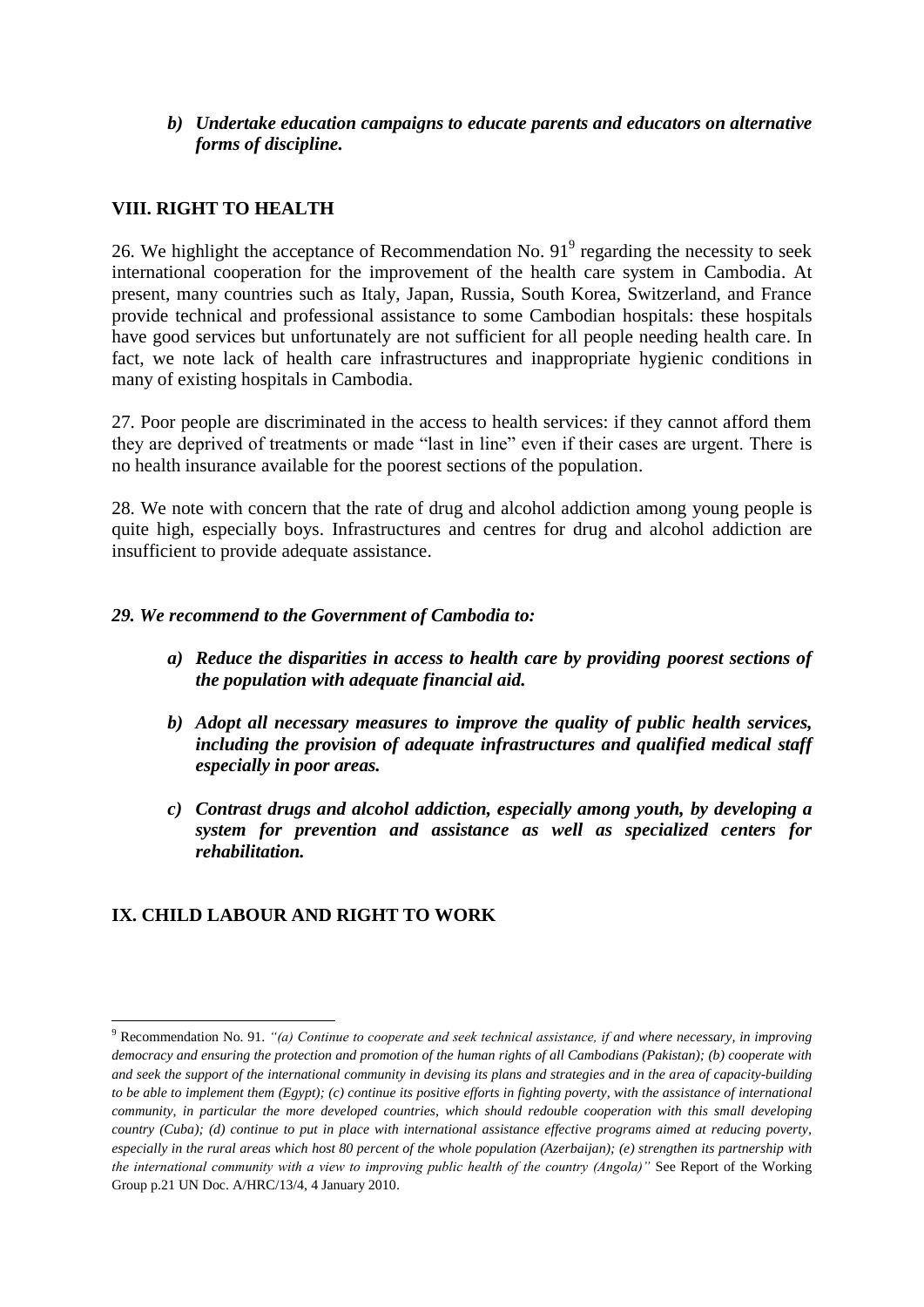30. We appreciate the acceptance of Recommendation No.  $33^{10}$  aiming to fight child labour. Nevertheless, we note with concern that economic exploitation of children is still very common in Cambodia, where many children are illegally employed in various general labour positions such as cleaners in restaurants, private homes and gasoline stations.

31. We welcome the acceptance and implementation of Recommendation No. 59 concerning the establishment of Labour Courts<sup>11</sup> and the creation of factory workers' unions. However, despite its raise to 75 USD per month, we note with concern that the minimum wage for factory workers is still very low and thus insufficient to ensure decent living standards.

## *32. We recommend to the Government of Cambodia to:*

- *a) Further strengthen its efforts in eradicating all forms of illegal child labour, especially in its worst forms.*
- *b) Promote the independence of labour courts and workers' unions and to raise the minimum wage for factory workers.*

## **X. RIGHTS OF WOMEN**

1

33. We welcome the acceptance of Recommendation No.  $50^{12}$  concerning the political participation of women, as well as equal work conditions and access to the labour market. We appreciate the presence of some women in the Government public offices and also in the private sector. Nevertheless, gender inequality in the labour market is still very rampant as well as women's participation in politics and in the decision making process is still inadequate.

34. Violence against women is still a very common practice at home and in workplaces. There are also reports of female prisoners being raped in prison by penitentiary officers and in *wat* temples by monks. In general, we note that poor uneducated women, along with wives of frequently drunk and unemployed men, are exposed to violence and abuse at a much higher rate. Many of these women do not seek assistance due to lack of education and general lack of means to seek legal consul.

## *35. We recommend to the Government of Cambodia to:*

- *a) Strengthen its efforts in contrasting domestic violence against women and ensure that perpetrators are brought to justice and punished.*
- *b) Ensure free education, especially for poor women to make them more competitive in the labour market and to enhance their participation in public and political life.*

<sup>10</sup> Recommendation No.33 "*Intensify its fight to eliminate forced labour and the severest forms of child labour (Congo)*" See Report of the Working Group p.16 UN Doc. A/HRC/13/4, 4 January 2010.

<sup>11</sup> Recommendation No. 59. *"Establish labour courts in an effort to guarantee respect for worker rights and to provide legal and efficient solutions to labour disputes, and revise the law on trade unions (United States)*" See Report of the Working Group p.18 UN Doc. A/HRC/13/4, 4 January 2010.

<sup>&</sup>lt;sup>12</sup> Recommendation No.50 "*Continue making efforts to increase the political participation of women, the percentage of women and young people in positions at all levels of society and the participation of women in the labour market under equal conditions (Bosnia and Herzegovina)*" See Report of the Working Group p.18 UN Doc. A/HRC/13/4, 4 January 2010.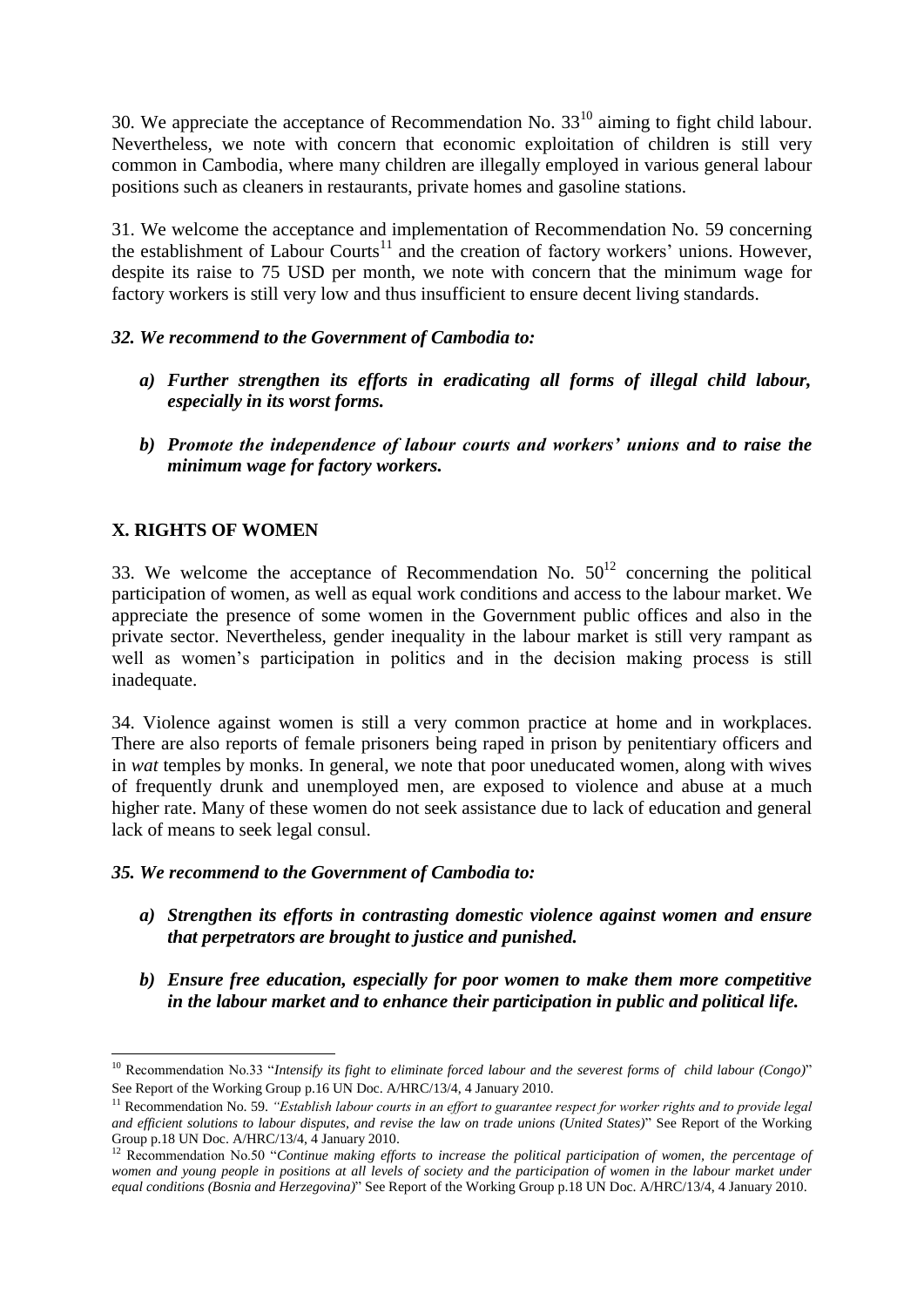### *c) Further promote participation of women in the decision-making process.*

## **XI. RIGHT TO LAND**

36. While acknowledging the acceptance of Recommendation No.  $65<sup>13</sup>$  on land evictions regarding indigenous people, we note with concern that land-titling projects in the rural areas approved by the Government - including places where cultural minorities and tribal people live - often result in the loss of their ancestral lands. Indigenous people are often displaced without their consent and sent to areas where they cannot work the land: this causes an increase in the number of poor and vulnerable people.

### *37. We recommend to the Government of Cambodia to:*

*a) Protect the right to land of all Cambodians, especially indigenous people, as stated*  in Article 8 and 10 of the UN Declaration on the Rights of Indigenous People<sup>14</sup>, *adopted by Cambodia in 2007.*

## **XII. HUMAN RIGHTS DEFENDERS**

1

38. While welcoming the acceptance of Recommendations No. 51, 52, 53, 54, 55 and  $56^{15}$  we note with concern that many human rights defenders and representatives of Civil Society in Cambodia have continued to live in an atmosphere of intimidation and threat, fearing for their lives. In 2012 it was reported that a group of human rights defenders was attacked during public protests and land disputes resulting in several casualties and injuries, as stated in the Report of the UN Special Rapporteur on the situation of human rights in Cambodia<sup>16</sup>.

<sup>13</sup> Recommendation No. 65. "*Continue to prioritize the issue of land evictions and to work with the Special Rapporteur to ensure an end to forced evictions and fulfil its obligations to respect and protect the human rights of all Cambodians, including individuals belonging to indigenous groups (Ireland)*; See Report of the Working Group p.19 UN Doc. A/HRC/13/4, 4 January 2010.

<sup>&</sup>lt;sup>14</sup> Article 8. "1.*Indigenous peoples and individuals have the right not to be subjected to forced assimilation or destruction of their culture. 2. States shall provide effective mechanisms for prevention of, and redress for:(a) Any action which has the aim or effect of depriving them of their integrity as distinct peoples, or of their cultural values or ethnic identities;(b)Any action which has the aim or effect of dispossessing them of their lands, territories or resources [...]";* Article 10. *"Indigenous peoples shall not be forcibly removed from their lands or territories. No relocation shall take place without the free, prior and informed consent of the indigenous peoples concerned and after agreement on just and fair compensation*  and, where possible, with the option of return.". From: [http://www.un.org/esa/socdev/unpfii/documents/DRIPS\\_en.pdf](http://www.un.org/esa/socdev/unpfii/documents/DRIPS_en.pdf) <sup>15</sup> Recommendation No. 51, Signaci<sup>1</sup>

<sup>15</sup> Recommendation No. 51*. Strengthen efforts to protect freedom of expression and the right of all human rights defenders,*  including those working on land rights issues, to conduct their work without hindrance or intimidation, including by way of *safeguarding freedom of assembly and association (Sweden);* Recommendation No. 52. *Facilitate the work of nongovernmental organizations and other relevant civil society groups in the country (Italy);* Recommendation No. 53*. Develop a policy to protect human rights defenders (Brazil);* Recommendation No. 54*. (a) In line with a previous recommendation made by the Committee on Economic, Social and Cultural Rights, adopt effective measures to combat the culture of violence and impunity and to better protect human rights defenders, including indigenous leaders and peasant activists (Germany); (b) publicly speak out on reported cases of intimidation and violence – including murder – of trade unionists, the staff of non-governmental organizations and journalists and to ensure effective investigations and accountability for perpetrators (Austria); (c) effectively investigate and prosecute crimes and violations against human rights defenders and punish those responsible (Norway); (d) investigate and prosecute any attacks on – or false allegations in relation to – human rights defenders, in particular those working with communities to protect land, houses and access to natural resources and prevent forced displacement, an issue that has been reported on by the Special Rapporteur and the Committee on Economic, Social and Cultural Rights (Ireland);* Recommendation No. 55*. Adopt appropriate measures to disseminate widely and ensure full observance of the Declaration on Human Rights Defenders (Norway);* Recommendation No. 56. *Ensure that the draft law on non-governmental organizations does not make their working conditions more difficult and respect their freedom of expression and association (France).* See Report of the Working Group p.18 UN Doc. A/HRC/13/4, 4 January 2010.

<sup>&</sup>lt;sup>16</sup> As stated in the Report of the Special Rapporteur on the situation of human rights in Cambodia. UN Doc. A/HRC/21/63, 16 July 2012.